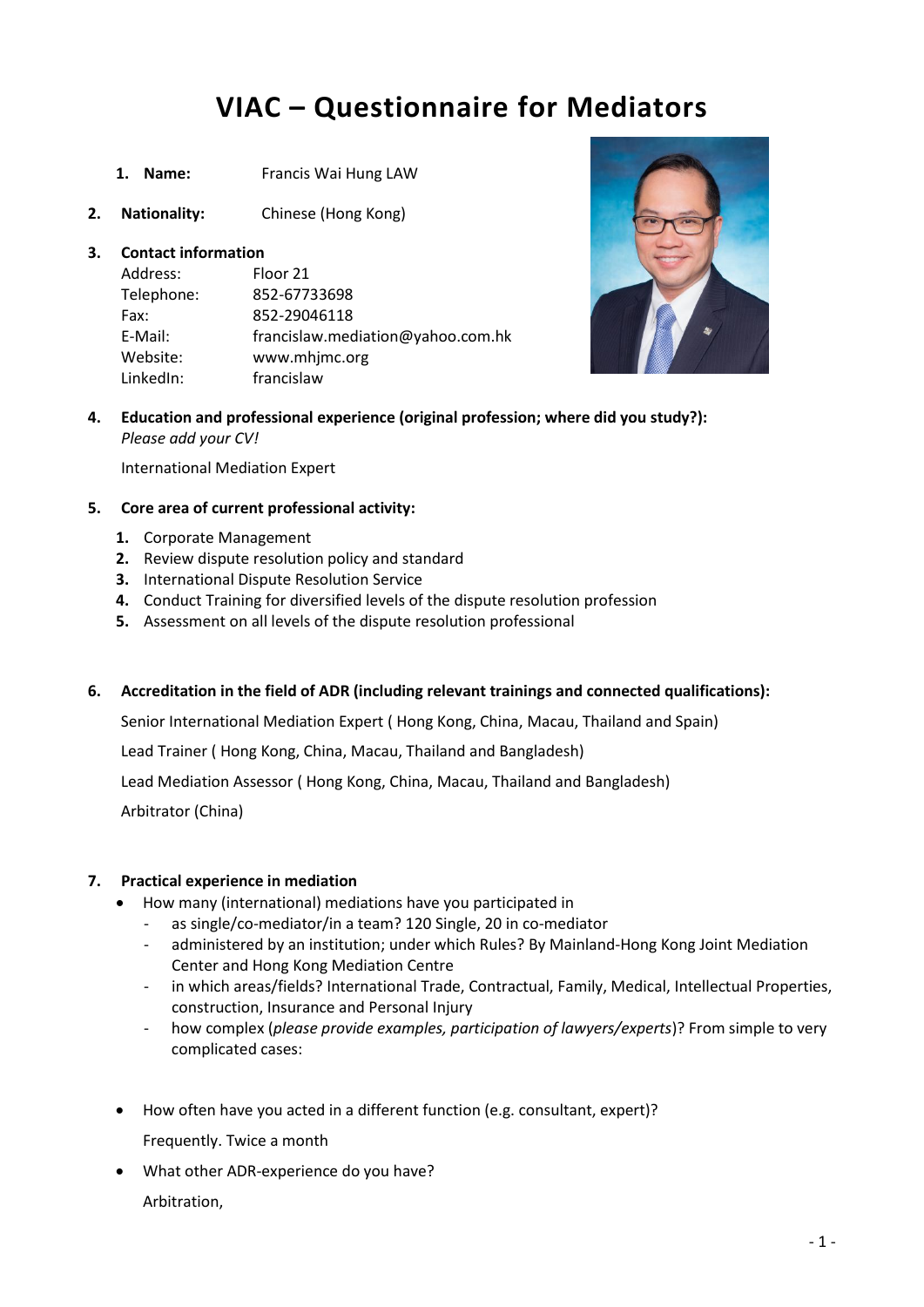International dispute resolution mechanism

Juror ( Hearing and Contributes to make judgement)

### **8. Languages (including levels)**

Mother tongue: Cantonese,

Working languages (i.e. languages in which you have both a spoken and written command so that you may conduct mediation proceedings in this language): English and Putonghua

Basic knowledge:

Insurance, Intellectual Property, Construction, Insurance and trading, public governance, British Nationality ad Chinese Nationality issues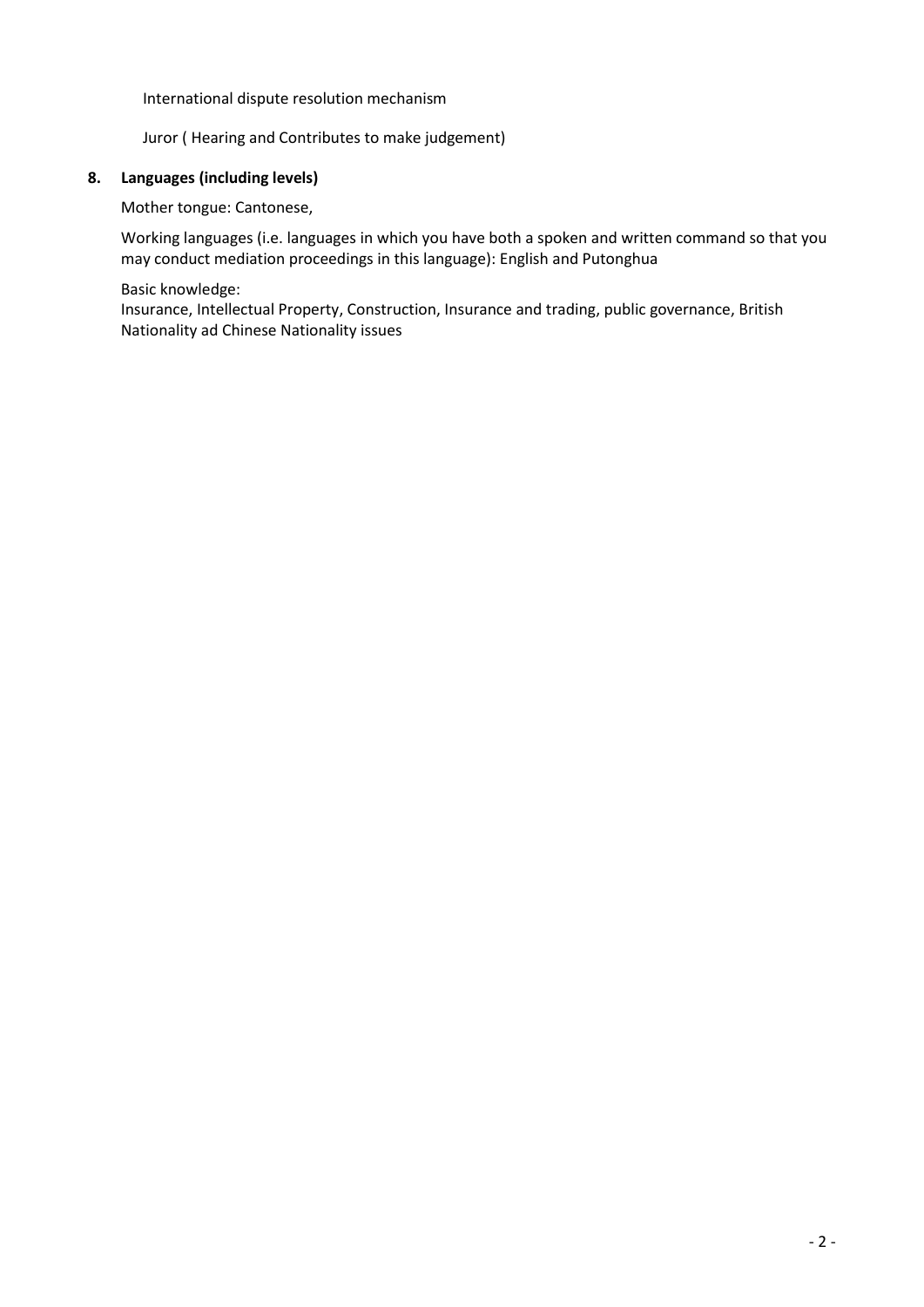#### **9. Style of mediation**

*Where do you see yourself? Please tick box as appropriate or indicate your preferred style.*



**INTERACTION DIMENSION** 

*©* Alexander, Nadja (2011) "The Mediation Meta-Model - the realities of mediation practice," *ADR Bulletin*: Vol. 12: No. 6, Article 5. Available at[: http://epublications.bond.edu.au/adr/vol12/iss6/5;](http://epublications.bond.edu.au/adr/vol12/iss6/5) *see also here for a detailed description of the 6 mediation styles.*

**10. Please describe aspects of your personality which could be interesting to clients you are going to mediate; what would former clients emphasize in your work?**

Patient, attentive, helpful and good presentation

- **11. Publications and other activities in ADR related matters (e.g. training sessions, seminars, conferences, articles and others):** C
- **12. Memberships in mediation institutions / functions in mediation institutions/organizations:**

#### **13. Special expertise or specializations (***please list a maximum of three***) in your ADR-practice:**

International Trade

Financial

Intellectual Property

**14. Soft Skills (e.g. intercultural competences):**

Good listening skill, Reframing, Reality Testing and experience in assisting diversified culture

**15. How do you ensure your professional quality (e.g. coaching, practice supervision, etc?**

Full time professional mediator, conduct multi-functional and levels of mediation training, mentoring and carry out dispute resolution researches.

#### **16. Date of birth:**

7 January 1966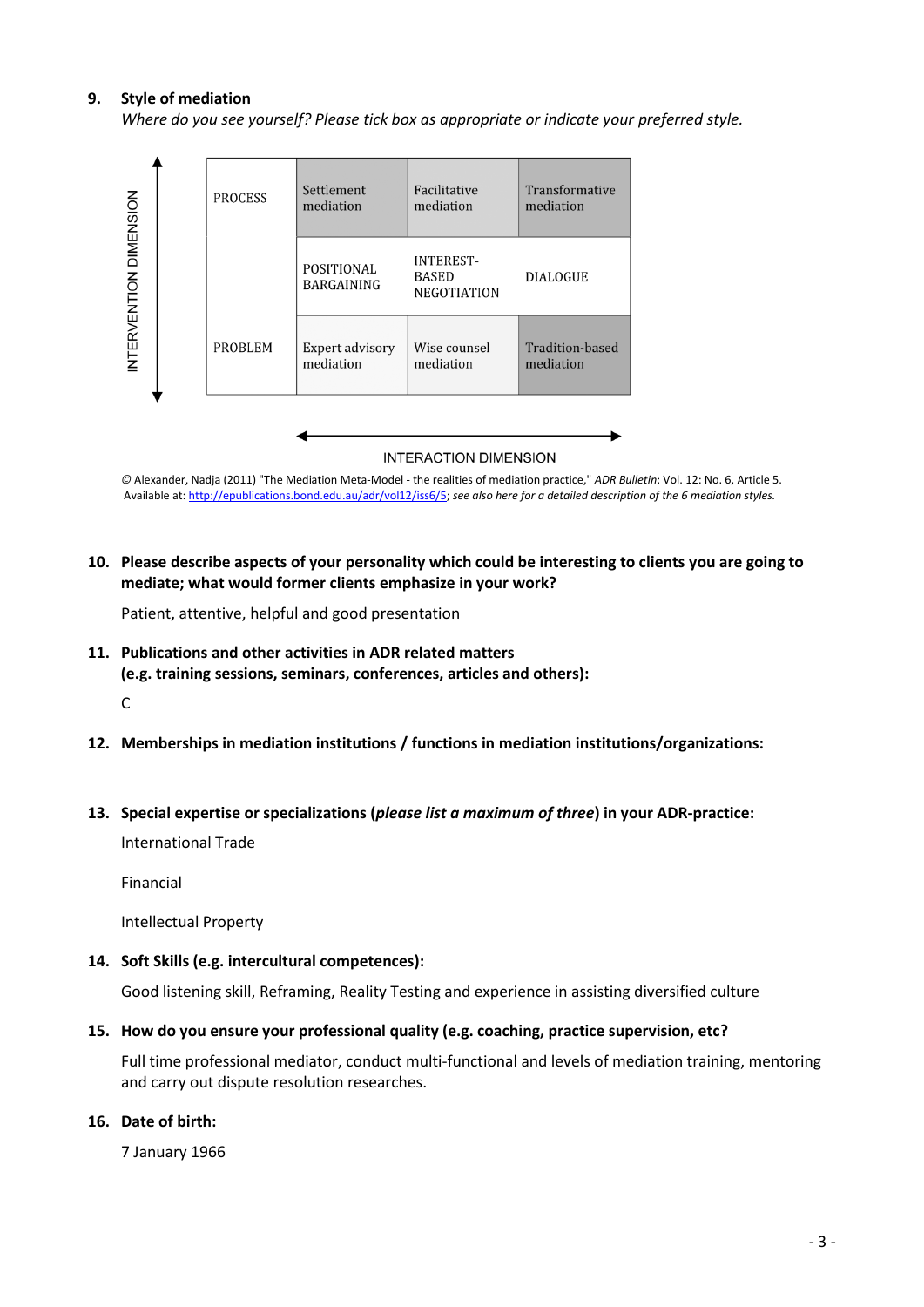I have completed this questionnaire to the above to the best of my knowledge and believe it is accurate. I understand that the above information will be used for VIAC's internal use and may be given to interested persons or may be published on VIAC's website.

Date and signature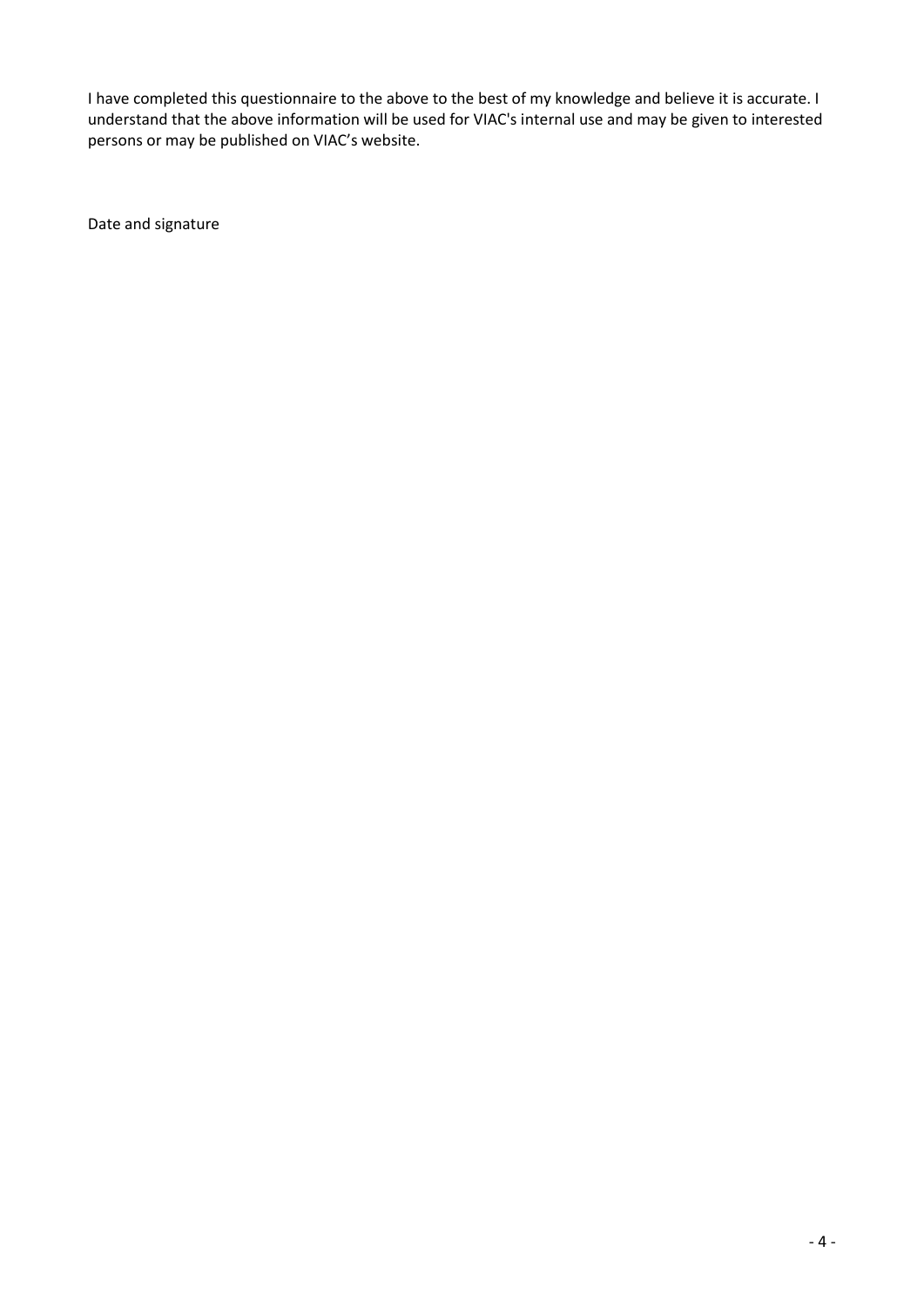# **LAW Wai Hung Francis** 羅偉雄

MBA, MHKMC, SMMHJMC, CWPM, CEDRtr Assessor, AHKIArb, Adjunct Senior Lecturer, Dispute Resolution Expert, Mediator and Arbitrator Email: [francislaw.mediation@yahoo.com.hk](mailto:francislaw.mediation@yahoo.com.hk) Add: 21/F, Success Commercial Building, 245 -251 Hennessy Road,

Wan Chai, Hong Kong Tel: (852) 6773 3698



Mr Francis Law is an experienced international business consultant and expert of dispute resolution. He has more than 29 years of experience in Public Administration Management, Human Resources, Conflict Management and corporate development. Francis has the expertise in organizational development, competency building, leadership development, performance management and executive coaching.

Francis has conducted a wide variety of mediation cases, including employment, professional liability, probates, personal injury, international trade, workplace and cross-border disputes. He is currently serving on a number of Mediator Panels: HKMC, HKMAAL, China Council for the Promotion of International Trade Mediation Center/ China Chamber of International commerce (CCPIT/CCOIC) Mediation Center, Shenzhen and Dongguan, Hong Kong Institute of Arbitrators (HKIArb), and Shenzhen Civil & Commercial Mediation Center. He was invited to be an Annexed Mediator of the People's Court of Qinghai, China. Since 2012, he has been appointed by the Secretary of Justice of Hong Kong as the member of the Steering Committee on Mediation, Accreditation Sub-committee, Regulatory Framework Sub-committee and Public Education and Publicity Sub-committee.

Francis holds a Master Degree in Business Administration. He is the Lead Trainer and the Lead Assessor of the DR profession in Hong Kong, Macau, Thailand, Bangladesh, Shenzhen, Qinghai, Guangzhou and Beijing. He is the Adjunct Senior Lecturer of the Law School of Macau University of Science and Technology and City University of Macau. He has trained up thousands of coaches, assessors, trainers and professionals in relation to conflict resolution, negotiation and workplace mediation, including government officials, lawyers, social workers and other professionals in conjunction to Universities in Hong Kong, in the mainland and overseas. He also assists Arbitration and Mediation Institutions in Asia to set up mediation policy, design mediation training and establish the assessment and disciplinary mechanism. With the support from the Department of Justice of Hong Kong and the CCPIT, Francis cofounded the Mainland - Hong Kong Joint Mediation Center (MHJMC) in 2015 which is the first diversified cross-border commercial disputes resolution platform. MHJMC aims at establishing the comprehensive and systematic training and accreditation mechanisms for the mediation professions in China and facilitates Hong Kong to well position in providing international dispute resolution services. Mr. Law is a columnist publishing articles in commercial and workplace disputes in local newspaper/ magazines. Since 2016, he has been leading delegations to attend the United Nation Commission of International Trade Law Sessions and presented professional comments.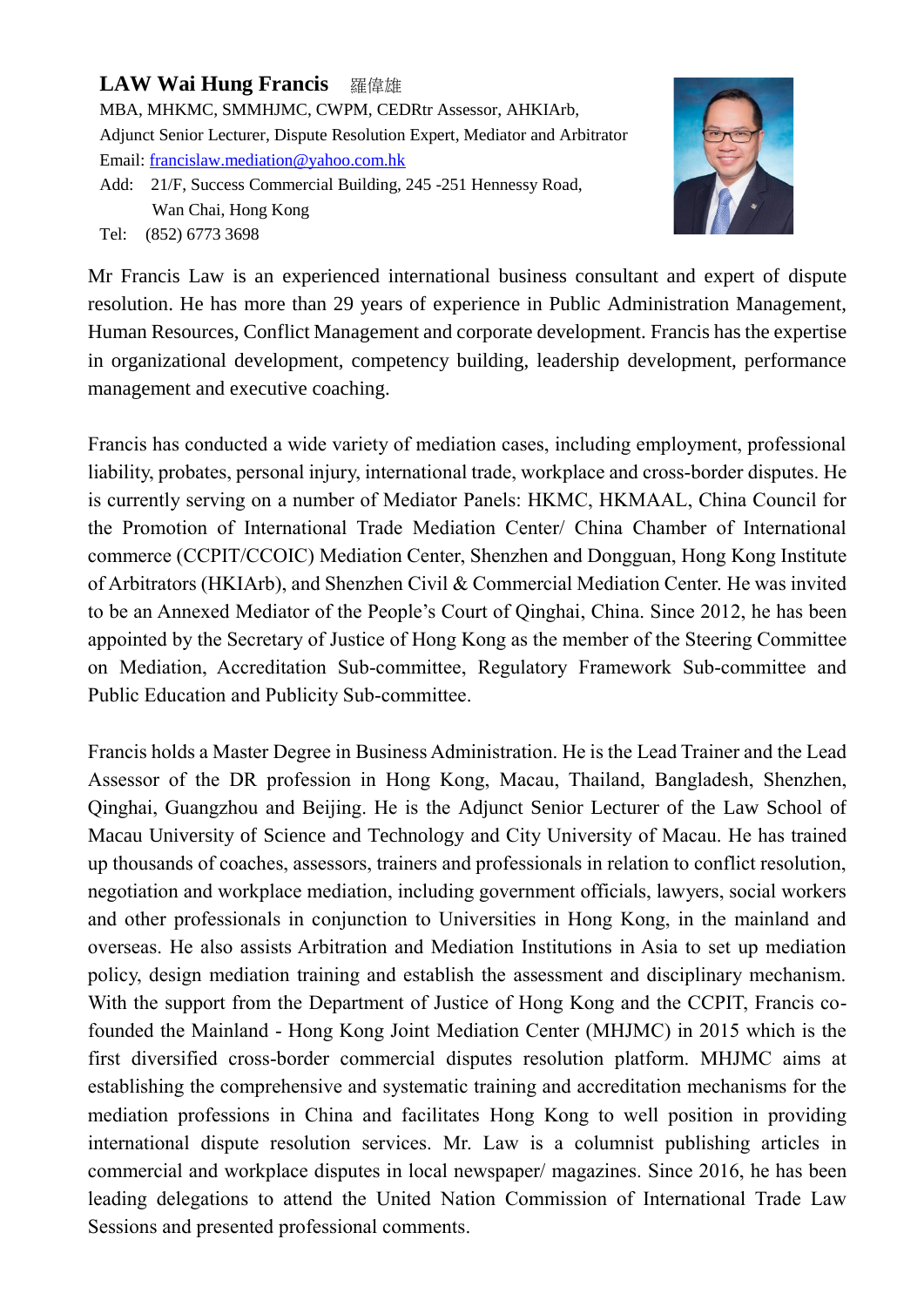### **PROFESSIONAL PROFILE**

President of Hong Kong Mediation Centre (HKMC) Founding Chairman of Mainland - Hong Kong Joint Mediation Center (MHJMC) Adjunct Senior Lecturer of Macau University of Science and Technology Adjunct Senior Lecturer of City University of Macau Adjunct Lecturer of Hang Seng Management College Advisor of the China Chamber of International Commerce Dongguan Chamber of Commerce Mediator Assessor, Centre for Effective Dispute Resolution (CEDR), London Senior International Mediation Expert of MHJMC Panel Mediator of Thailand Arbitration Centre (THAC) Panel Mediator of Vienna International Arbitration Centre (VIAC) Accredited Mediator of Hong Kong Mediation Accreditation Association Limited (HKMAAL) Accredited Mediator of Hong Kong Mediation Centre (HKMC) Panel Mediator of Hong Kong Institute of Arbitrators (HKIArb) Panel Mediator of HKSAR Lands Tribunal (Building Management Cases Mediation Services) Panel Mediator of Land (Compulsory sale for redevelopment) Ordinance Pilot Mediation Scheme Panel Mediator of the China Council for the Promotion of International Trade (CCPIT) / China Chamber of International Commerce (CCOIC) Mediation Center Panel Mediator of the Shenzhen Civil & Commercial Mediation Center Panel Mediator of the Hong Kong-China Mediation Experts of HKMC Panel Mediator of the Dongguan Mediation Centre Panel Mediator of the China Council for the China Chamber of International Commerce (CCOIC) Shenzhen Mediation Center Expert Juror of the Shenzhen Qinghai Cooperation Zone People's Court Court Annexed Mediator the Shenzhen Qinghai Cooperation Zone People's Court Arbitrator of the Zhanjiang Court of International Arbitration Associate Member of Hong Kong Institute of Arbitrators Observer of the United Nation Commission of International Trade Law Member of Department of Justice (DoJ) Steering Committee on Mediation Member of Accreditation Sub-committee of DoJ Steering Committee on Mediation Member of Regulatory Framework Sub-committee of DoJ Steering Committee on Mediation Member of Public Education and Publicity Sub-committee of DoJ Steering Committee on Mediation Immediately Past Chairman of Asian Mediation Association (AMA) Vice-Chairman of Guangdong, Hong Kong and Macau Mediation Alliance (GHMMA) Director of Hong Kong Mediation Accreditation Association Limited (HKMAAL) Lead Assessor of Hong Kong Mediation Centre (HKMC) Member of the Joint Chinese University of Hong Kong - New Territories East Cluster Clinical Research Ethics Committee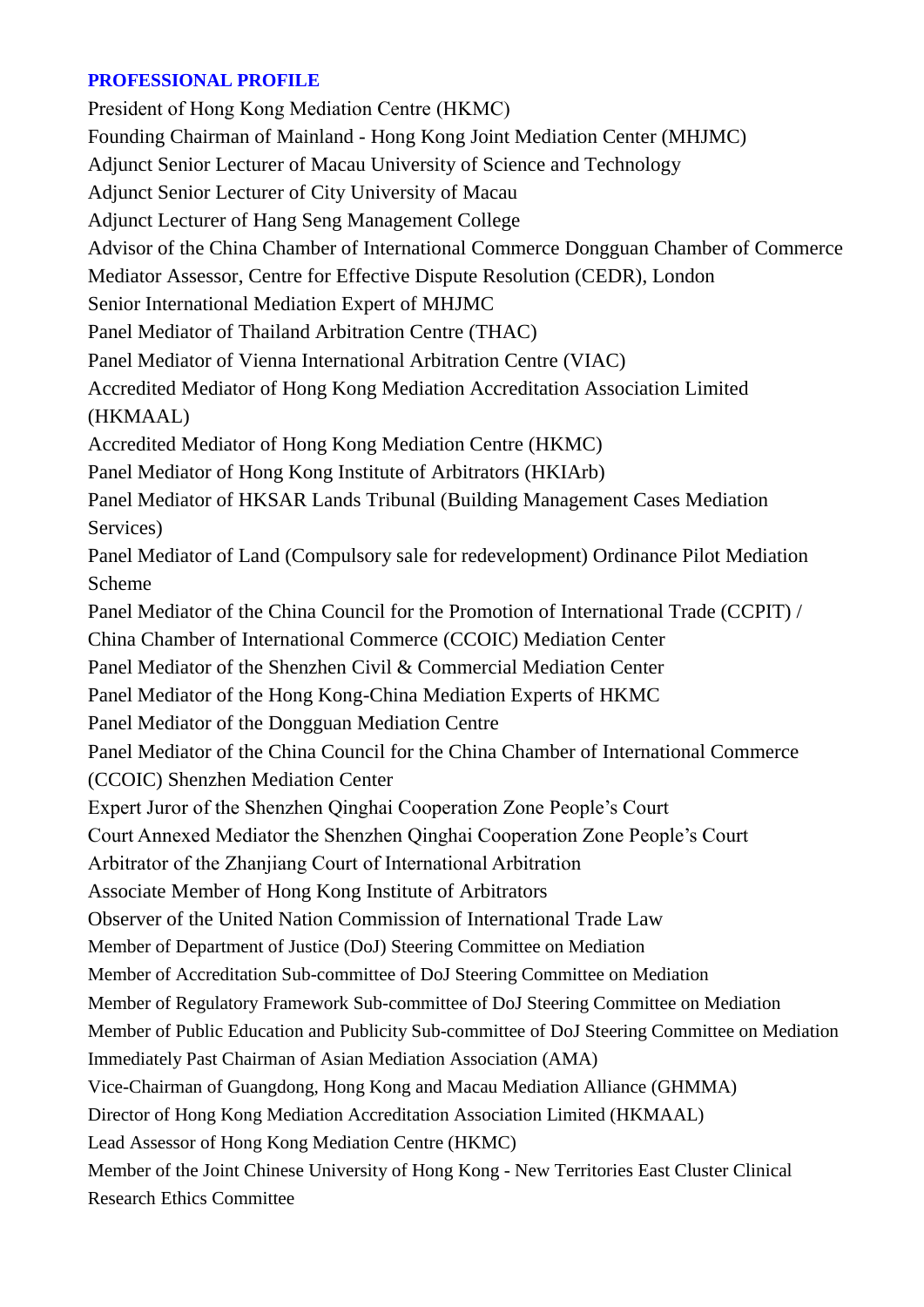# **MEDIATION SERVICES**

| 2015 - Present   | Founding Chairman of the MHJMC                                               |
|------------------|------------------------------------------------------------------------------|
| 2013 - Present   | President of the HKMC                                                        |
| 2012 - Present   | Director of the HKMAAL                                                       |
| 2013 - Present   | Vice President of the GHMMA                                                  |
| $2015$ - Present | Member of DoJ Steering Committee on Mediation                                |
| 2015 - Present   | Member of Accreditation Sub-Committee of DoJ Steering Committee on           |
|                  | Mediation                                                                    |
| $2015$ - Present | Advisor of the CCOIC Dongguan Chamber of Commerce                            |
| 2015             | Chairman of AMA                                                              |
| $2012 - 2015$    | Member of Regulatory Framework Sub-committee of DoJ Steering Committee       |
|                  | on Mediation                                                                 |
| $2013 - 2015$    | Member of Public Education and Publicity Sub-committee of DoJ Steering       |
|                  | <b>Committee on Mediation</b>                                                |
| 2012 - Present   | <b>Lead Assessor of HKMAAL</b>                                               |
| 2012 - Present   | Lead Trainer of HKMC                                                         |
| $2013 - 2014$    | Member of the Mediation Accreditation Committee of HKMAAL                    |
| 2013             | Chairperson of the Education and Professional Training Committee of          |
|                  | <b>HKMC</b>                                                                  |
| $2013 - 2014$    | Judge in the International ADR Mooting Competition organized by City         |
|                  | University of Hong Kong                                                      |
| $2012 - 2013$    | HKMAAL Working Group of Mediation Accreditation Committee                    |
| 2009 - Present   | Trainer/Speaker in CPD Training workshops for accredited mediators in Hong   |
|                  | Kong, Mainland and Thailand.                                                 |
| 2009 - Present   | Speaker in over 50 seminars/ talks on Mediation, Conflict management,        |
|                  | Negotiation organized by District Council, Public utilities, Government      |
|                  | Departments and Professional organizations                                   |
| $2012 - 2013$    | Vice President of HKMC                                                       |
| $2012 - 2013$    | Chairperson of the Assessment and Accreditation Committee of HKMC            |
| $2009 - 2013$    | Senior Instructor/Instructor of Certificate of Professional Mediator         |
|                  | Training and Advanced Training Course in Mediation Practice organized by the |
|                  | Hong Kong Mediation Centre and other institutes including The Chinese        |
|                  | University, The Hong Kong Polytechnic University                             |
| 2012             | Chairman of Mediation Services and Development Committee of HKMC             |
| $2010 - 2012$    | Member of Membership and Continuing Professional Development Committee       |
|                  | of HKMC                                                                      |
| $2010 - 2012$    | Assessor of Mediator Accreditation Examination of HKMC                       |
| $2009 - 2010$    | Member of the Education and Professional Training Committee and Assessment   |
|                  | and Accreditation Committee of the HKMC                                      |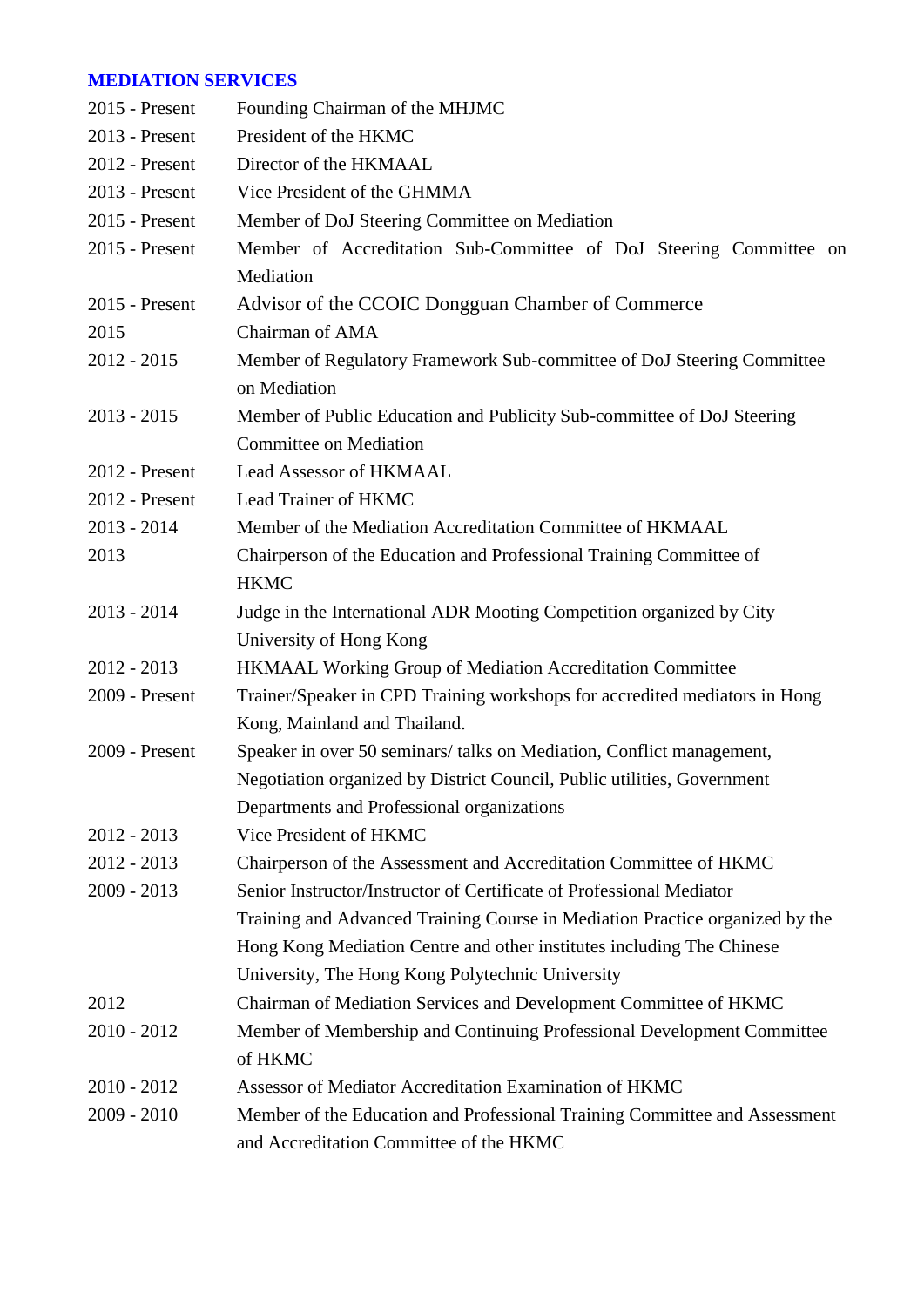### **MEDIATION and TRAINING EXPERIENCE**

Over 1400 hours of mediation services in Lands, Personal Injury, Professional Negligence, Employment, Financial dispute, Commercial Contract dispute, International Trade dispute, Cross-border commercial disputes, Workplace, Investment, Community and Probate disputes.

Over 1800 hours Training experience in Professional Mediator Training.

- Trained over 1000 mediators in Hong Kong, Mainland China and Asia
- Trained 100 Assessors, Coaches and Trainers in Hong Kong, Mainland China and Asian Countries,

Over 800 hours Training experience in corporate coaching, customer services, executive trainings, presentation and business negotiation.

Assisted Arbitration and Mediation Institutions in Asia in designing mediation training and teaching mediation certificate courses of different levels and training courses on mediation skills. (Including training for Workplace Mediator, Professional Mediator, International Mediator, Professional Mediation Trainer, Cross-border Mediation Trainer, Professional Mediation Assessor, Cross-border Mediation Assessor and Cross-border Mediation Trainer, etc.)

Over 500 hours Training experience in corporate coaching, customer services, executive trainings, presentation and business negotiation.

Assisted Arbitration and Mediation Institutions in Asia to set up mediation policy, design mediation training and establish the assessment and disciplinary mechanism.

# **ACADEMIC QUALIFICATIONS**

| 2016-2017 | Master of Law (LLM)                                             |
|-----------|-----------------------------------------------------------------|
| 2005      | Master of Business Administration (University of Leicester, UK) |

# **PUBLICATION**

Participated author, Mediation & Dispute Resolution Handbook

Participated author, Mediation Conference "Mediate First for a Win-Win Solution" journal

News Magazine of India International ADR Association March and April 2016 "Hong Kong well positioned in providing cross-boundary dispute resolution services"

Participated author, Mediation & Dispute Resolution Handbook

Talent Management Summer 2016 "Conflict Resolution in the Workplace"

Talent Management Spring 2017 "Tips for resolving Workplace Conflict"

Asian Mediation Association Conference "Global Development of On-line Mediation"